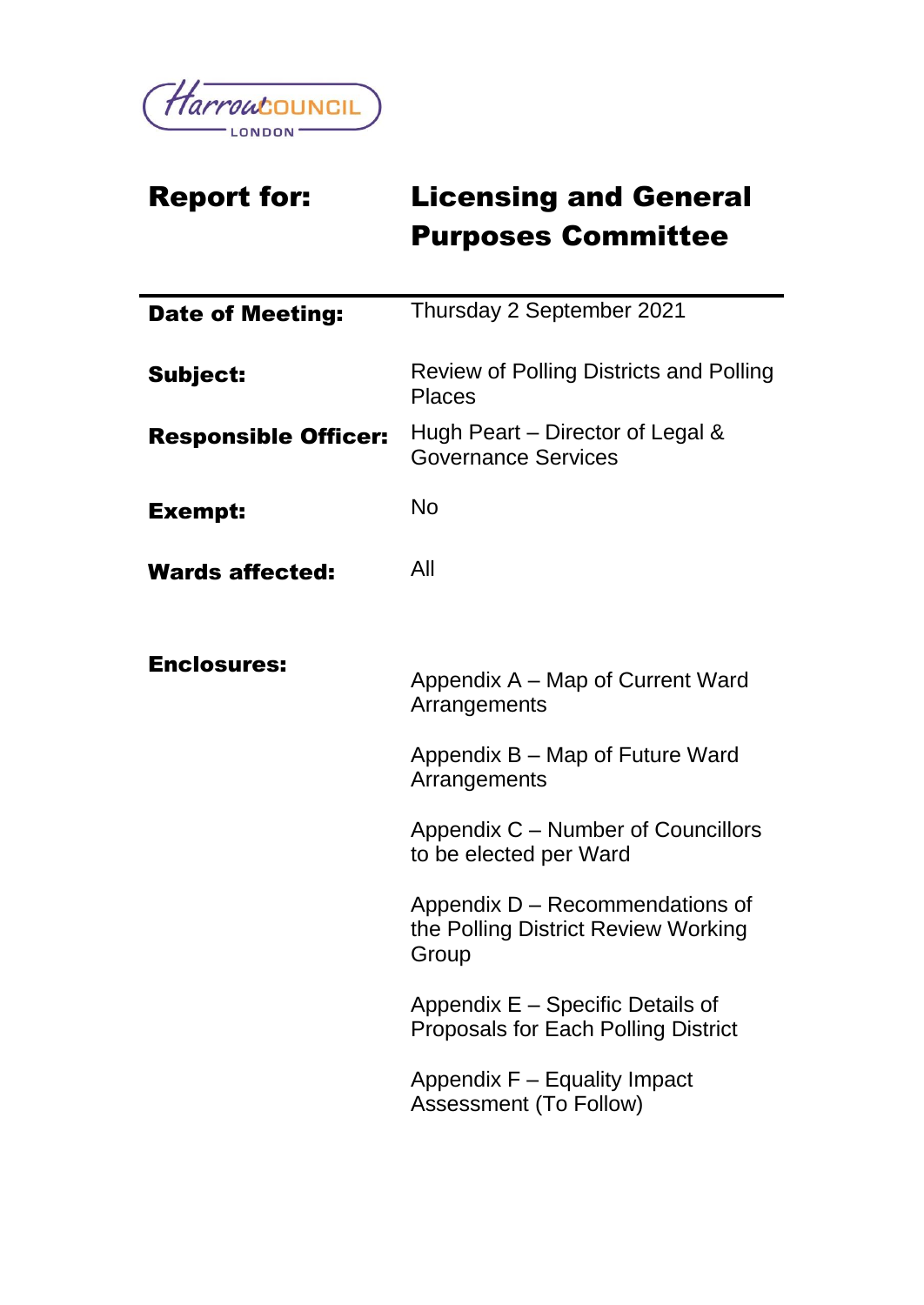### Section 1 – Summary and Recommendations

In accordance with the Electoral Registration and Administration Act 2013 the Council is required to undertake a review of its polling districts and polling places. A Working Group was established to undertake this review and the recommendations of the Working Group are attached at Appendix D.

#### **Recommendations (To Full Council):**

- (a) To approve the recommendations of the Working Group in relation to the individual polling districts and polling places for all future elections with effect from May 2022 to May 2027; and
- (b) any further changes in venue within a polling district be agreed by the Returning Officer in consultation with ward members.

# Section 2 – Report

In accordance with the Electoral Registration and Administration Act (The Act), a Working Group and its terms of reference, and membership was established and agreed by this Committee on 6 February 2019 to initially review and confirm that the arrangements in place at the time were still suitable. These arrangements were subsequently agreed by this Committee on 16 January 2020. The current ward arrangements are attached as Appendix A to this report.

The Working Group comprised of Councillors Keith Ferry (Chair), Jeff Anderson, Jerry Miles, Christopher Baxter and Richard Almond. Mr David Ashton was a co-opted Member of the Working Group.

Whilst The Act requires the Council to undertake a review every 5 years, in 2018/19, the Local Government Boundary Commission for England (LGBCE) reviewed proposals for new ward arrangements in Harrow which included reviewing the number of wards, their boundaries and the number of councillors per ward. As a result of this review the number of Councillors to be elected at the Local Elections in May 2022 is reducing from 63 to 55. The number of wards is increasing from 21 to 22 with a mixture of two-member and three-member wards. This was reported to the Committee at its meeting on 6 February 2019. Appendices B and C provide a map of the new ward boundaries and the number of Councillors to be elected for each new ward.

As a result of this, a further review of the polling districts is required before the changes are implemented in time for the Local Elections to be held on Thursday 5 May 2022.

At its meeting on 16 January 2020, this Committee instructed the Working Group to undertake a full review of the polling districts and polling places in Harrow in light of the ward boundary changes implemented by the LGBCE.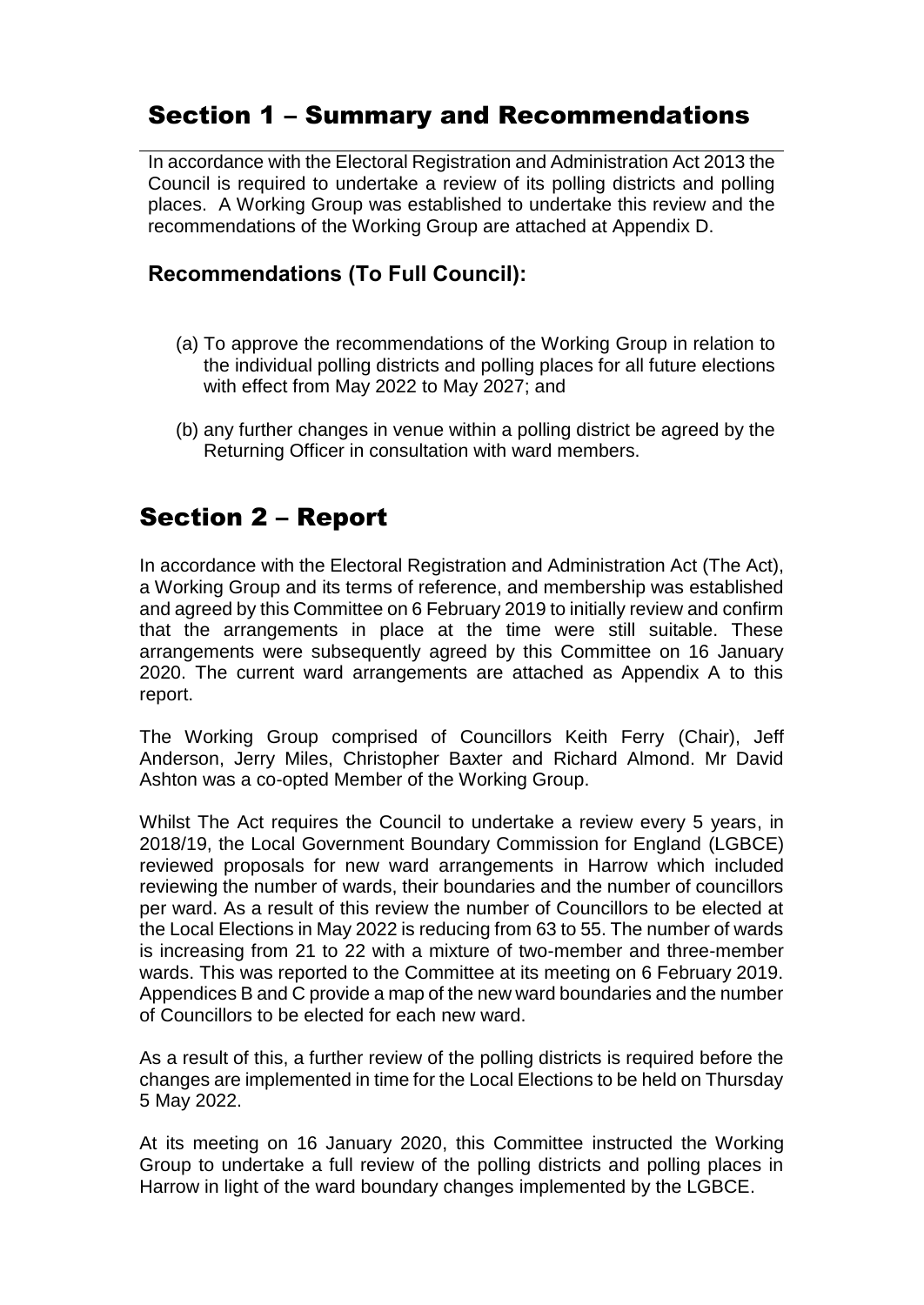The Working Group held a number of meetings throughout 2020 and 2021 to consider new polling district and polling place arrangements. In conducting its work, it established the following criteria in developing their proposals as follows:

- Where possible to use current polling districts as a major part of the new districts and / or natural boundaries;
- All Polling Stations should be accessible or adaptations made where necessary;
- Insofar as it is possible, the polling station should be situated in the polling district;
- Based on EC guidance to ideally have no more than 2,500 electors per polling station.

Proposals on new Polling Districts and Polling Places were developed by the Working Group working closely alongside Council officers. The Working Group identified a number of new potential venues as polling stations and officers were requested to obtain venues agreement to use as polling station. These new venues have subsequently agreed to being used as polling stations for future elections in Harrow. The results are summarised in Appendix D to this report and the number of polling stations in Harrow will increase from 120 to 130.

The proposals developed were subject to a public consultation which commenced on 14 June 2021 and ended on 23 July 2021. The notice of the review was published on the Council's website and sent to all Members of Council, Members of Parliament for Harrow East, Harrow West and Ruislip Northwood and Pinner Constituencies, the Member of the London Assembly for Brent and Harrow, current polling stations and the Electoral Registration Officer for Hillingdon (in relation to the current areas within Harrow forming part of the Ruislip, Northwood and Pinner Constituency).

Representations were received from 47 responders. The comments can be summarised as follows:

- 31 responses were received objecting to the use of Aylward Primary School as a polling station for Canons Polling District 2 with the majority proposing the use of William of York Roman Catholic Church Hall as an alternative venue;
- 9 responses agreeing with the proposals;
- 1 response asking for Priory Way and Manor Road to be removed from the list of streets for Headstone Polling District 1;
- 1 response querying the purpose of the review;
- 1 response asking for Learner Drive and Newton Close to be moved from Roxbourne Polling District 3 into Polling District 2, for ease of accessibility to the polling station;
- 1 response asking if a bigger room can be used within Whitmore High School as the polling station;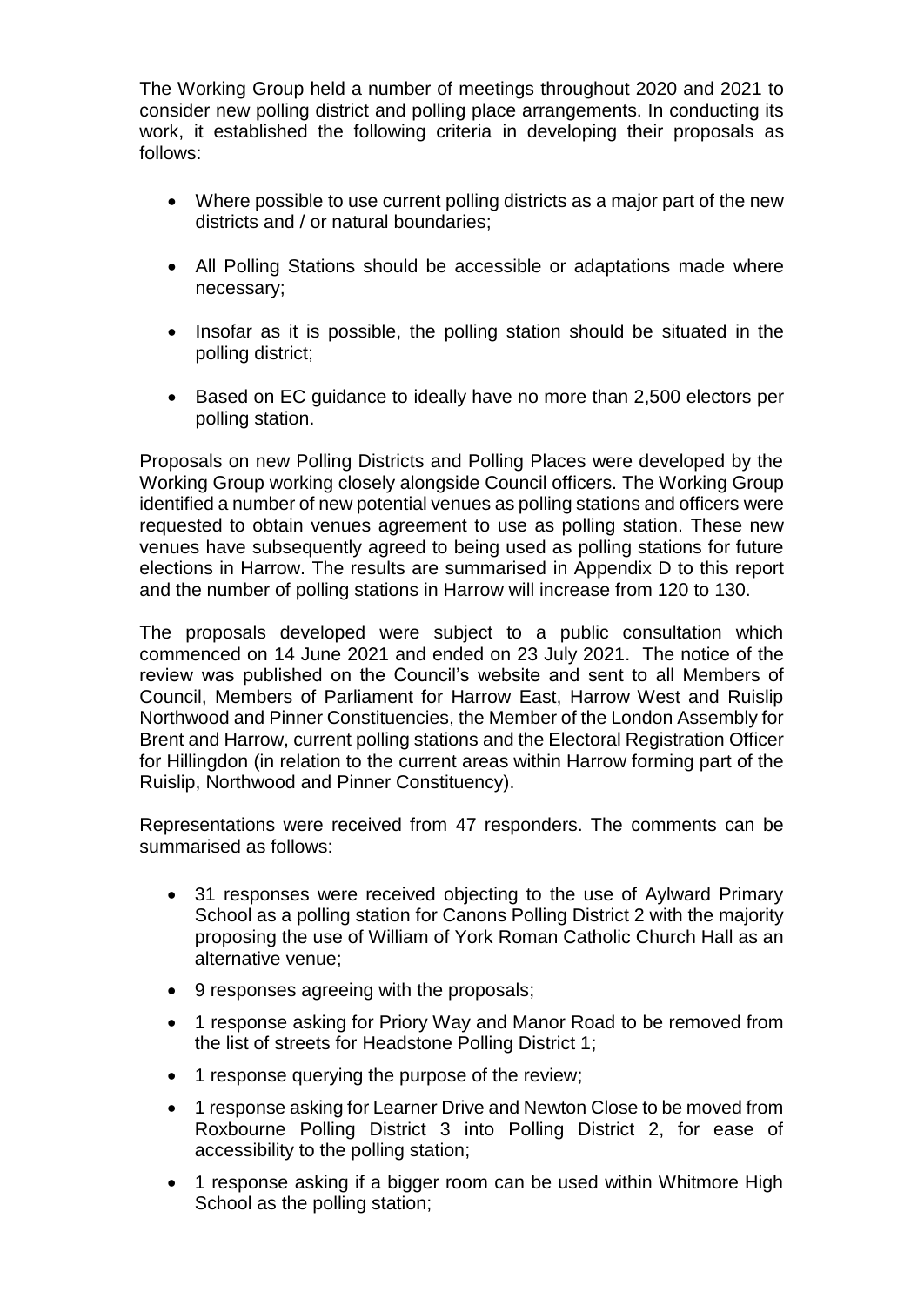- 1 response asking if Blackwell Hall can be used as the polling station for the entire Harrow Weald Ward;
- 1 response asking that Wealdstone North Polling District 1 should include The Meadow Way, Church Lane and The Bye Way and that these electors should vote at the Sri Lankan Muslim Cultural Centre of Harrow and electors in Harrow Weald Polling District 4 should vote at the Whitefriars Children's Centre Delivery Site.

Officers have considered the comments received and responses are as follows:

- Due to the number of objections raised, it be agreed that the William of York Roman Catholic Church be used as a Polling Station for Canons Polling District 2 instead of Aylward Primary School;
- The removal of Priory Way and Manor Road from Headstone Polling District 1 be agreed as there are no residential properties that fall into this Polling District;
- The review is required as the Council need to revise its polling district and polling places arrangements as a result of the LGBCE review into Harrow's ward arrangements;
- The proposal to move Learner Driver and Newton Close into Roxbourne Polling District 2 be agreed;
- The Returning Officer will continue to liaise with Whitmore High School on securing a bigger room to use as a Polling Station;
- Harrow Weald Ward is sub-divided into Polling Districts. Blackwell Hall falls within one of these polling districts but other polling stations are also required for the others to ensure that polling stations are accessible to all electors.

The Working Group considered the representations made as part of the consultation and the Returning Officer's response to these. The Working Group's final recommendations are summarised in Appendix D for recommendation to Full Council for approval.

# Legal Implications

Under s.18C of the Representation of the People Act 1983, the Council has a legal duty to undertake a review of polling districts and places every five years. This requirement was introduced in accordance with the provisions Electoral Registration and Administration Act 2013, with the first review having taken place in November 2014. Each review must be completed within 16 months of 1 October every five years, starting with 1 October 2013.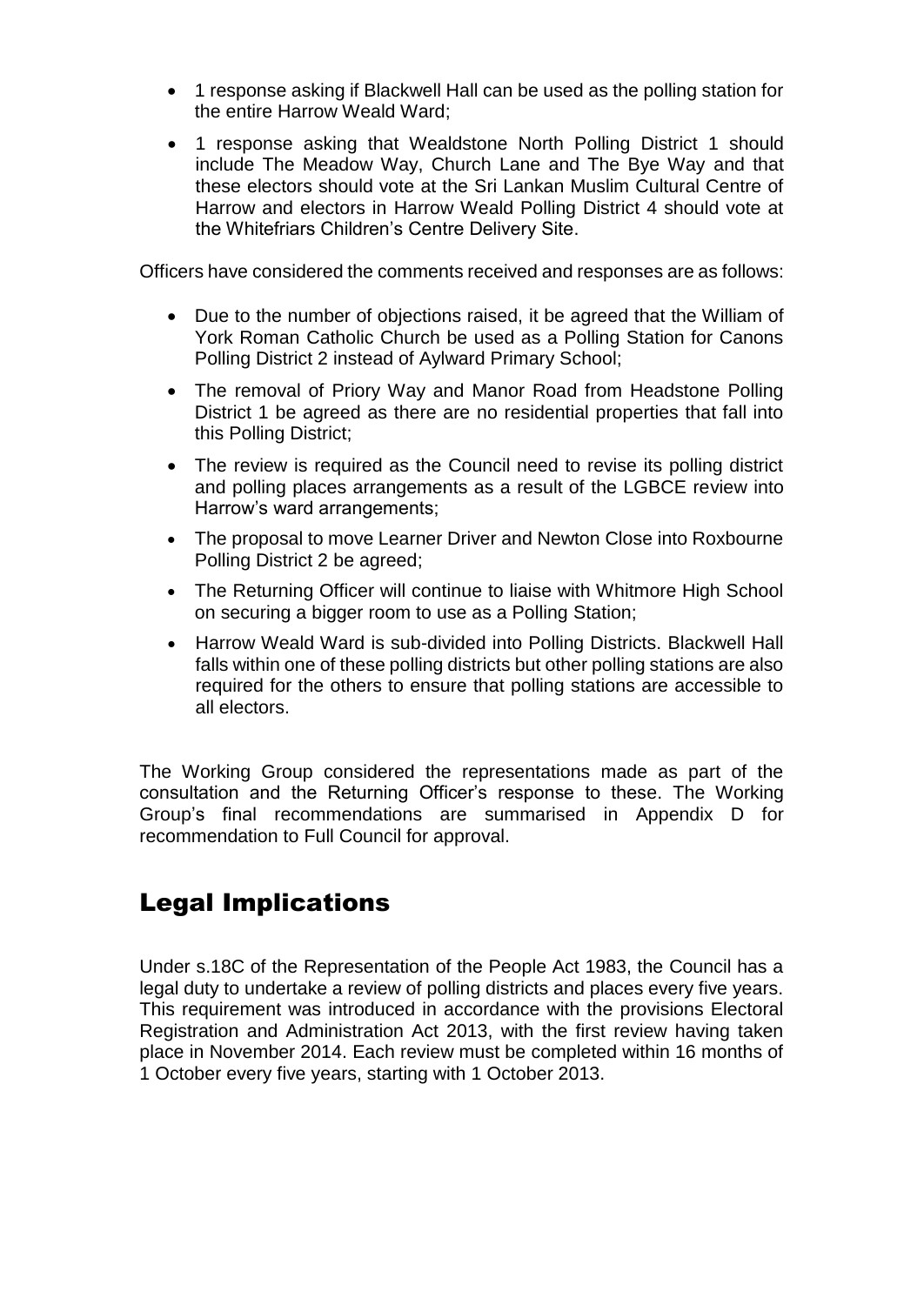# Financial Implications

No funding is available from Central Government to undertake the review. Therefore, all costs associated with the review and its implementation must be contained within the current Electoral Services budget.

# Risk Management Implications

Risks included on corporate or directorate risk register? **No**

Separate risk register in place? **No**

The relevant risks contained in the register are attached/summarised below. **n/a** 

The following key risks should be taken into account when agreeing the recommendations in this report:

| <b>Risk Description</b>                                                                                                                                                                                                  | <b>Mitigations</b>                                                                                                                                                                                                                                                                                                                                           | <b>RAG Status</b> |
|--------------------------------------------------------------------------------------------------------------------------------------------------------------------------------------------------------------------------|--------------------------------------------------------------------------------------------------------------------------------------------------------------------------------------------------------------------------------------------------------------------------------------------------------------------------------------------------------------|-------------------|
| If appropriate polling<br>districts have not been<br>developed, this would<br>result in:<br>(a) Failure to comply with<br>statutory<br>requirements;<br>(b) Preventing electors<br>engaging in the<br>electoral process. | • Polling Districts developed<br>through a cross-party<br>working group utlising local<br>knowledge, knowledge of<br>current arrangements with<br>assistance from officers.<br>• Support from the Council's<br>GIS team in mapping<br>proposed polling districts.                                                                                            | Green             |
| If appropriate polling<br>stations have not been<br>identified, this could<br>prevent electors from<br>engaging in the electoral<br>process due to<br>accessibility issues                                               | • Polling Stations proposed<br>through a cross-party<br>working group utlising local<br>knowledge, knowledge of<br>current arrangements with<br>assistance from officers.<br>• All existing polling stations<br>contacted as part of review<br>and confirmation received<br>that they are happy to<br>continue to be used for<br>future elections in Harrow. | Green             |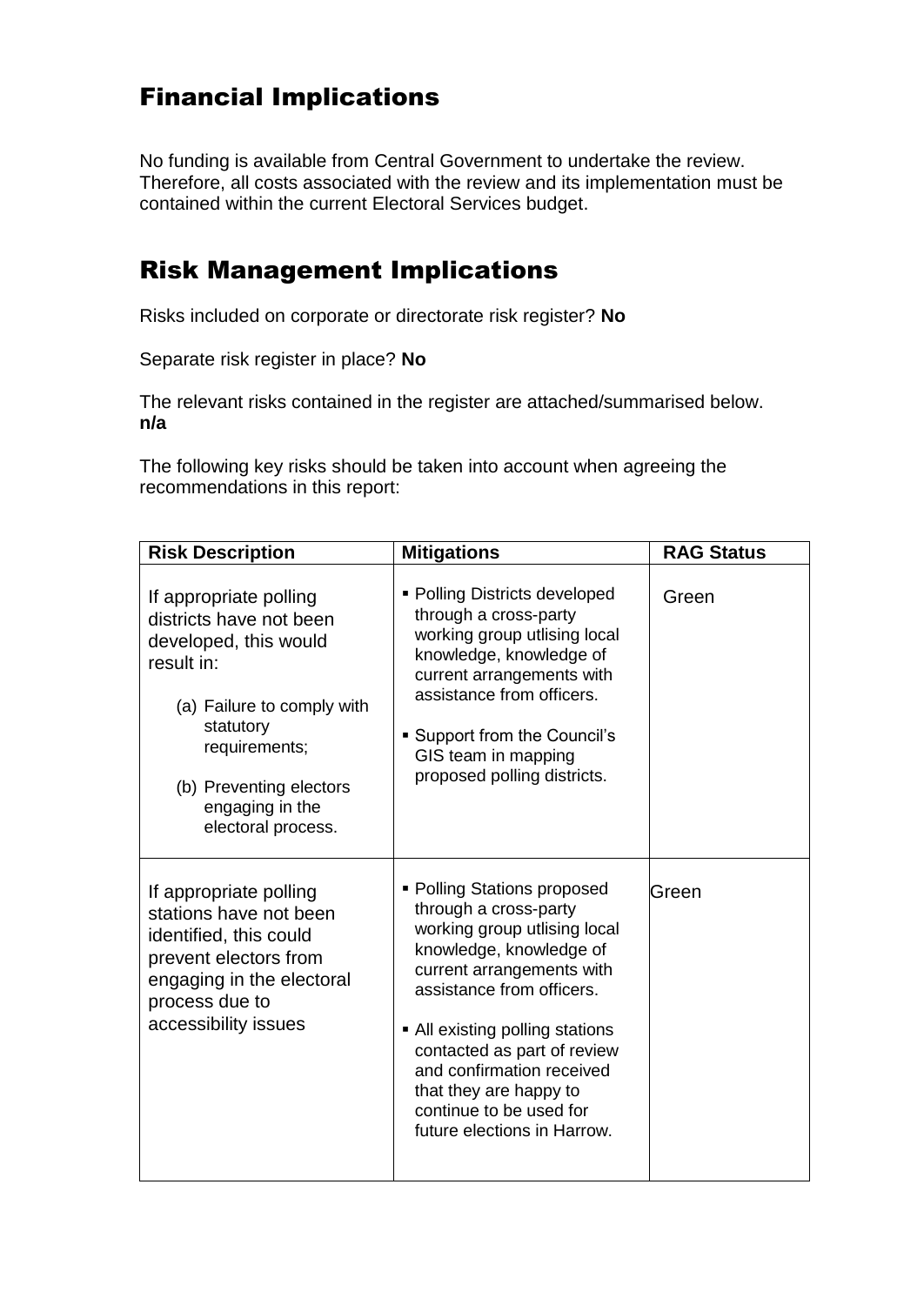| <b>Risk Description</b> | <b>Mitigations</b>                                                                                                                                                                | <b>RAG Status</b> |
|-------------------------|-----------------------------------------------------------------------------------------------------------------------------------------------------------------------------------|-------------------|
|                         | • All new proposed polling<br>stations contacted and<br>visited by officers, with<br>confirmation received that<br>they are happy to be used<br>for future elections in<br>Harrow |                   |

# Equalities implications / Public Sector Equality **Duty**

An Equalities Impact Assessment (EqIA) has been completed and no potential disproportionate impact has been identified. This is Appendix F to this report.

# Council Priorities

The accessibility of polling stations enabling all eligible residents to engage in the democratic process contributes to the creating an inclusive and vibrant Harrow, a strong and resourceful community sector, able to come together to deal with local issues. This helps to achieve all of the Council's Corporate **Priorities** 

# Section 3 - Statutory Officer Clearance

#### **Statutory Officer: Sharon Daniels**

Signed on behalf of the Chief Financial Officer

**Date: 6 August 2021**

**Statutory Officer: Chris Cuckney** Signed on behalf of the Monitoring Officer

**Date: 9 August 2021**

**Chief Officer: Charlie Stewart** Signed by the Corporate Director

**Date: 10 August 2021**